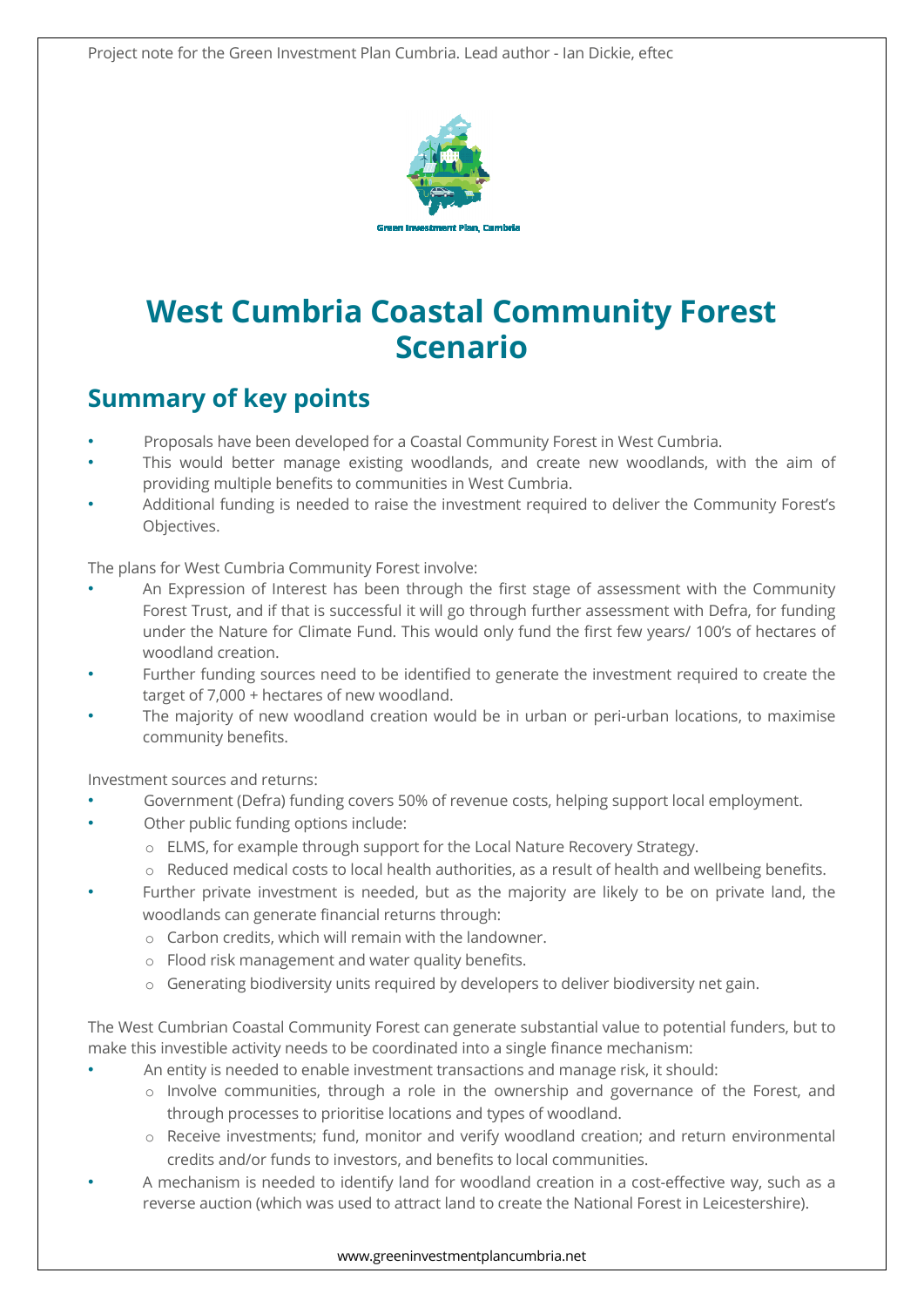## **Background Information**

#### **1.1 Baseline & Aims**

We assume that the new woodlands would be created mainly on existing lowland / grassland areas of West Cumbria. Only habitats and land uses on which woodland creation is feasible are considered, so existing woodland, wetlands, intertidal, built up and designated habitats are excluded. The baseline reflects the current value of benefits from the feasible areas, assuming the woodland creation takes place on a range of land uses in proportion to their extent in West Cumbria.

The benefits of a West Cumbria Coastal Community Forest are assessed relative to this baseline. The Community Forest aims to deliver many of the objectives in the Government's 25 Year Environment Plan, creating resilient places for communities and nature to thrive through:

- Connection of urban populations with nature and forests, for leisure and recreation.
- Helping communities to adapt to climate change via the forest's potential for flood resilience and management.
- Biodiversity enhancement and community participation in nature-based place-shaping.

### **1.2 Community Forest Scenario**

In order to assess the additional benefits of the Community Forest, it is assumed that:

- 7,000 ha of woodland are created over the next 25 years: 500 ha in the first 5 years, and 1,300 ha every 5 years thereafter.
- The majority of the woodland is created on areas relatively close to existing communities, in order to provide health and wellbeing benefits.

An important assumption relates to recreational activity, which increases due to both:

- The new woodlands having more accessibility, and therefore double the level of recreational use, than the farmland they are created on; and
- Woodlands being more attractive than farmland for recreation, resulting in additional visits.

The estimated additional natural capital values of the community forest are summarised in Table 1.

The monetary values are present values calculated over the UK Government's recommended 60 year timescale. A present value (PV) is the sum of the expected future annual values over that timescale. The future annual values are based on the current annual value, incorporating future trends where possible, and applying discounting. Discounting reduces the relative value of future benefits, using UK Government recommended discount rates (3.5% declining)<sup>1</sup>.

The results in Table 1 show that the community forest could create significant value for West Cumbria, of approximately £157 million over 60 years. Within his impact:

- There is a loss of commercial value of food production  $(£30m)$  from the agricultural land converted to woodland.
- A minority (1/3<sup>rd</sup>) of the woodland is assumed to be used for productive forestry, half of which is conifers, whose output has been valued.
- There is a significant impact on climate change. The new woodland would sequester approximately 1.7 million tonnes of CO2e over 60 years, valued at £136m (PV60). The foregone agricultural production would result in 330,000 tonnes of CO2e less emissions (PV60 £25m). However, these avoided agricultural emissions might be displaced to other production systems, so are not necessarily an impact of the community forest.

*1*

 *<sup>--------------------</sup>  UK Government recommended approaches are drawn from the HM Treasury Green Book:* 

*https://assets.publishing.service.gov.uk/government/uploads/system/uploads/attachment\_data/file/938046/The\_Green\_Book\_2020.pdf*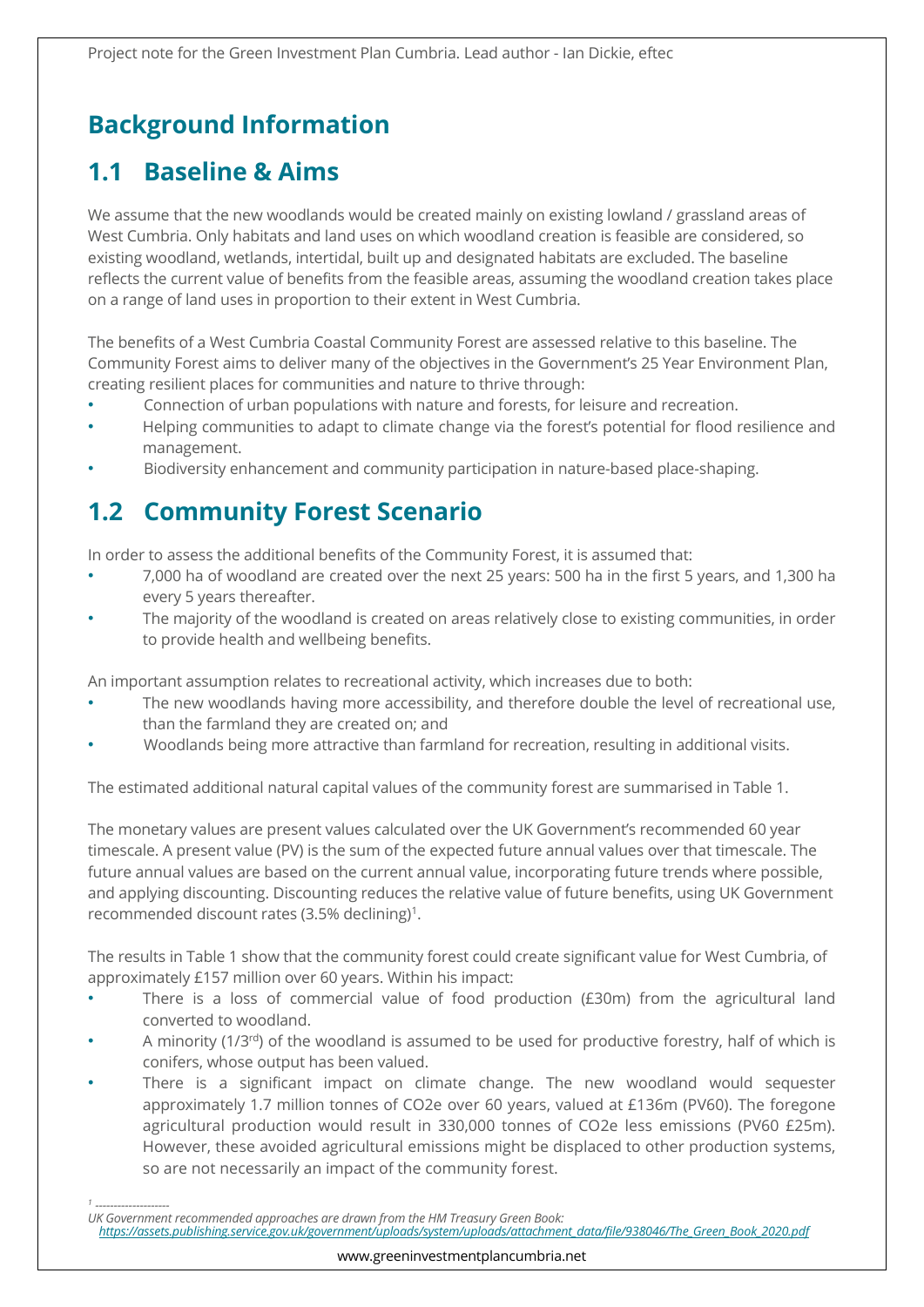• There are substantial recreation and health values estimated. These result from the increased accessibility of land within the community forest, and location of woodland sites close to communities.

The value of air quality regulation is relatively low. This is due to the relatively good air quality in West Cumbria, and to the service being proportionate to the age of the woodland, with newly created woodlands only providing the maximum level of service after 40 years.

| 2020 prices                     |                                                   | <b>£million, PV60</b>         |                                 |              |
|---------------------------------|---------------------------------------------------|-------------------------------|---------------------------------|--------------|
| <b>Asset values (monetised)</b> | <b>Valuation metric</b>                           | Value to<br><b>Businesses</b> | Value to the<br>rest of society | <b>Total</b> |
| Food provision                  | Arable income                                     | (7)                           |                                 | (7)          |
|                                 | Livestock income                                  | (26)                          |                                 | (26)         |
| Timber                          | Value of softwood removals                        | 3                             |                                 | 3            |
| Air quality regulation          | Value of PM2.5 removal by<br>woodland             |                               |                                 |              |
| Carbon sequestration            | Value of CO2e sequestered in<br>woodland          |                               | 136                             | 136          |
|                                 | Value of CO2e emitted by livestock                |                               | 25                              | 25           |
| Recreation                      | Adult recreation welfare value<br>(under 3 hours) |                               | 179                             | 179          |
| Physical health                 | Avoided medical treatment costs                   |                               | 59                              | 59           |
| <b>Total gross asset value</b>  | Mix of values                                     | (30)                          | 400                             | 369          |

**Table 1: Estimated asset values generated by West Cumbria Community Forest**

#### **1.3 Investment Returns**

The community forest scenario suggests a range of possible income streams, which could provide returns to different investors and funders:

- 1. An Expression of Interest, has been through the first stage of assessment with the Community Forest Trust, and if that is successful it will go through a further assessment with Defra for funding through the DEFRA Nature for Climate Fund.
- 2. Value of carbon: The value of carbon in Table 1 is based on the UK Government guidance on valuing non-traded Carbon from August 2021. It does not reflect new guidance released 2<sup>nd</sup> Sept 2021. The new woodland in the Community Forest is estimated to sequester 1.7million tonnes of carbon over 60 years. Using a market price of future carbon credits at approx. £45/tonne of CO2e (average over last 6 months<sup>2</sup>), could be **worth £24million (PV60) per year**. A full assessment of planting cycles and woodland carbon code eligibility is needed to accurately estimate potential revenues.
- 3. Health and wellbeing benefits in terms of recreational welfare and avoided medical costs as a result of enabling physical activity, totalling £328m. These benefits can potentially motivate investment from public health bodies (NHS Trust/ Local Authorities) and others with funds to support community wellbeing.
- 4. Value of other public benefits e.g. landscape, biodiversity, water quality, flood management, etc. Several of these benefits can be quantified:
	- $\circ$  The woodlands would be estimated to store 1.16million  $m^3$  of water each year, contributing to flood risk management
	- o Creating native woodland on low-distinctiveness agricultural habitats would likely generate biodiversity units under Defra's Biodiversity Metric. These units have potential

*<sup>2</sup> Carbon Price Viewer - Ember (ember-climate.org)*